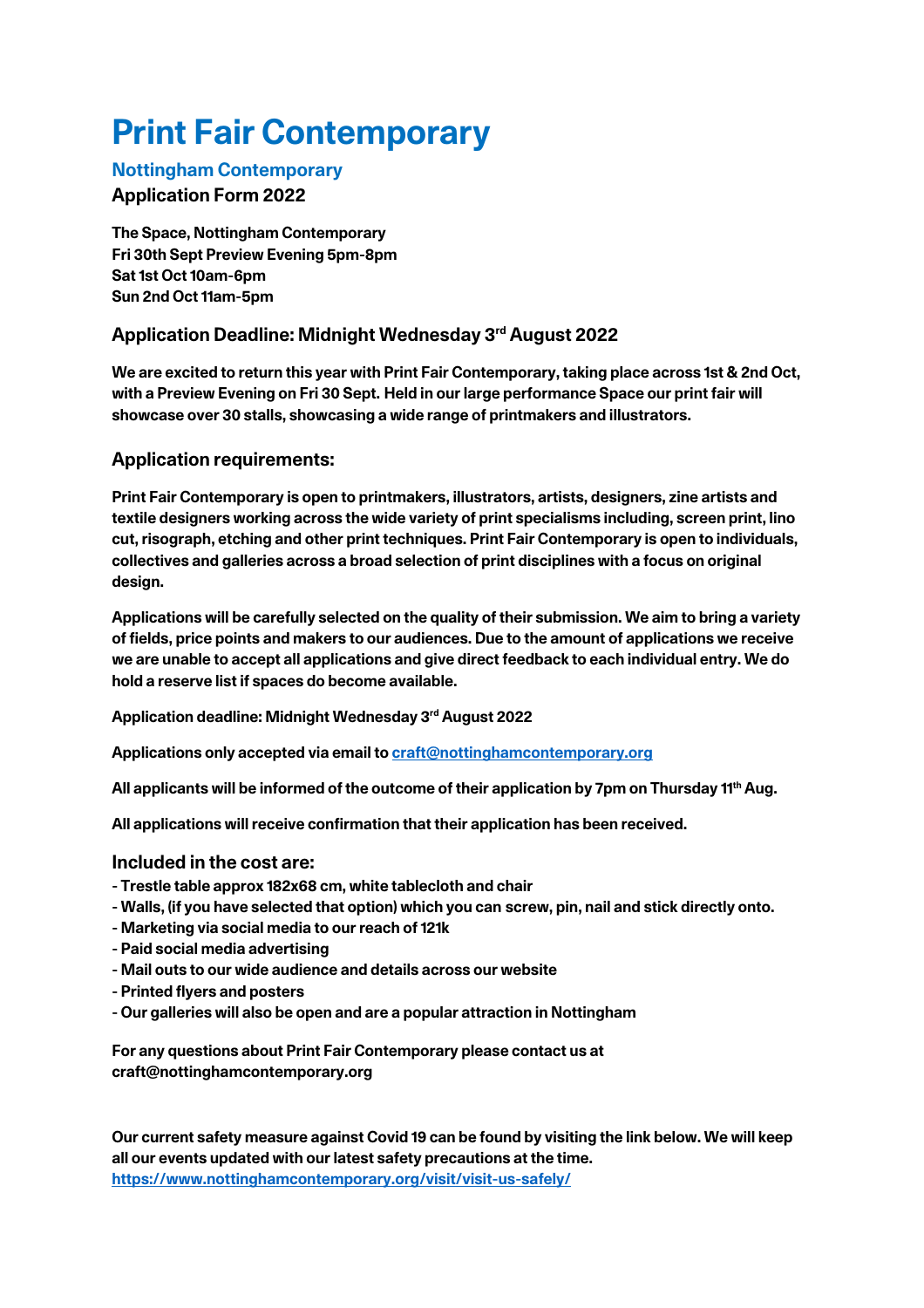| Name:                                                                                                                                                                                  |   |   |  |
|----------------------------------------------------------------------------------------------------------------------------------------------------------------------------------------|---|---|--|
| <b>Company/Collective/Gallery Name:</b>                                                                                                                                                |   |   |  |
| Are you applying as individual, collective, gallery or other please specify:                                                                                                           |   |   |  |
| The name would you like to be promoted with:                                                                                                                                           |   |   |  |
| <b>Website:</b>                                                                                                                                                                        |   |   |  |
| Email:                                                                                                                                                                                 |   |   |  |
| <b>Telephone Number:</b>                                                                                                                                                               |   |   |  |
| <b>Address:</b>                                                                                                                                                                        |   |   |  |
|                                                                                                                                                                                        |   |   |  |
| Instagram:                                                                                                                                                                             |   |   |  |
| Facebook:                                                                                                                                                                              |   |   |  |
| <b>Twitter:</b>                                                                                                                                                                        |   |   |  |
| <b>Preferred Stall Size:</b>                                                                                                                                                           |   |   |  |
| Trestle table with tablecloth and chair £130<br>1.                                                                                                                                     |   |   |  |
| 2 Walls (measuring 2m w x 2.4m H), optional trestle table with tablecloth and chair £180<br>2.                                                                                         |   |   |  |
|                                                                                                                                                                                        |   |   |  |
| 3. 5 Wall Booth (measuring 5m w x 2.4m h) optional trestle table with tablecloth and chair<br>£260                                                                                     |   |   |  |
| Do you require a trestle table for your stall (included in stall cost)                                                                                                                 | Y | N |  |
| Do you require a white tablecloth for your stall (included in stall cost)                                                                                                              | Y | N |  |
| Do you require a plug socket? (included in stall cost)                                                                                                                                 | Υ | N |  |
| We are advising you bring your own card paymnet system, if you do need to opt in to ours please<br>highlight below. All card payments processed by us will incur a 5% transaction fee. |   |   |  |
|                                                                                                                                                                                        | Υ | N |  |